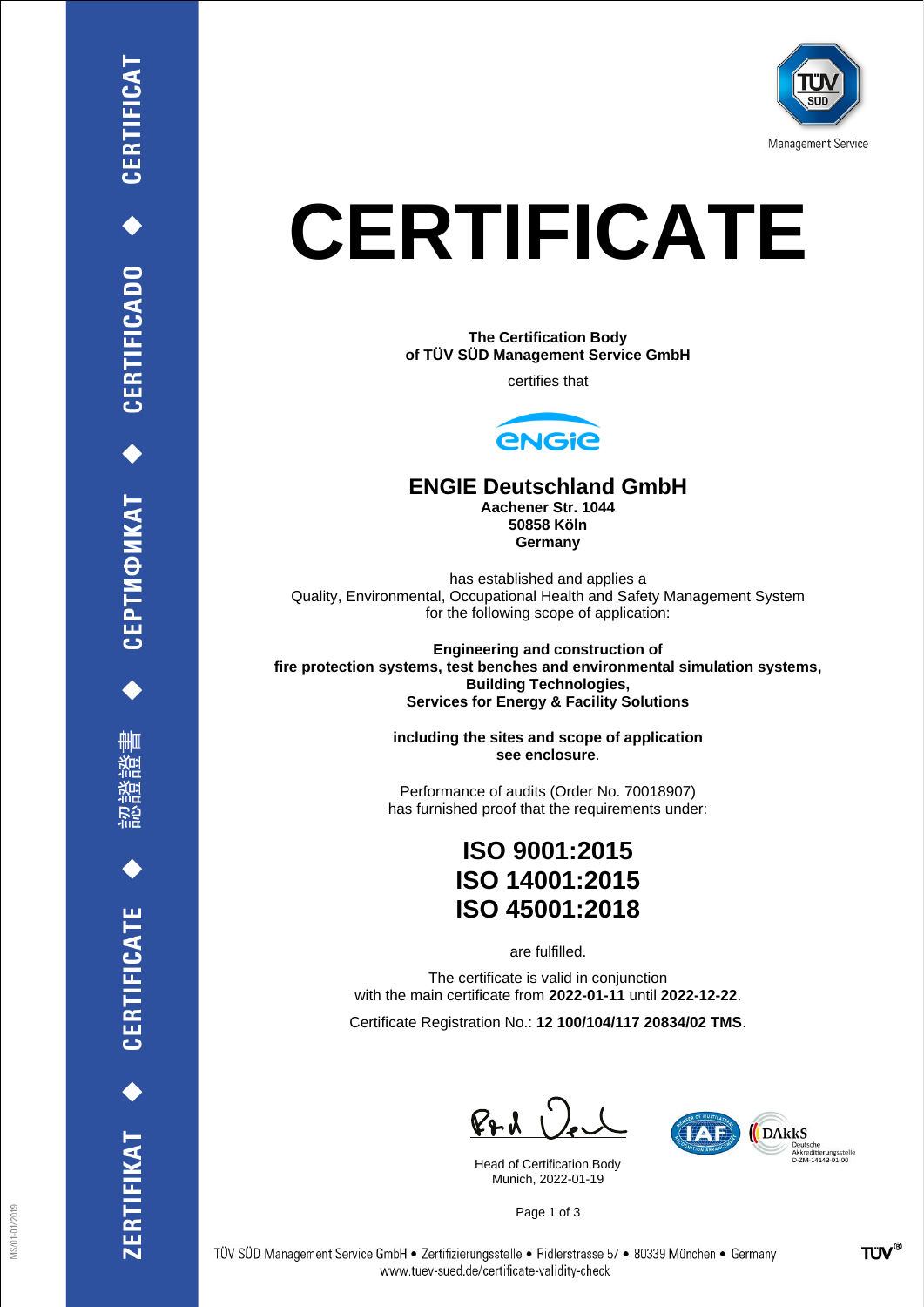書 滥

認得

ZERTIFIKAT ◆ CERTIFICATE



## **Enclosure of Certificate Registration No.: 12 100/104/117 20834/02 TMS**

| <b>Sites</b>                                                                          | <b>Scope of application</b>                                                                                                           |
|---------------------------------------------------------------------------------------|---------------------------------------------------------------------------------------------------------------------------------------|
| <b>ENGIE Deutschland GmbH</b><br>Aachener Str. 1044<br>50858 Köln, Germany            | Central functions                                                                                                                     |
| <b>ENGIE Deutschland GmbH</b><br>Zinnwalder Str. 27<br>01277 Dresden, Germany         |                                                                                                                                       |
| <b>ENGIE Deutschland GmbH</b><br>Gletschersteinstr. 28<br>04299 Leipzig, Germany      |                                                                                                                                       |
| <b>ENGIE Deutschland GmbH</b><br>Ella-Barowsky-Str. 44<br>10829 Berlin, Germany       |                                                                                                                                       |
| <b>ENGIE Deutschland GmbH</b><br>Ziegelhof 5<br>17489 Greifswald, Hansestadt, Germany |                                                                                                                                       |
| <b>ENGIE Deutschland GmbH</b><br>Grüner Deich 15-17<br>20097 Hamburg, Germany         |                                                                                                                                       |
| <b>ENGIE Deutschland GmbH</b><br>Theodor-Althoff-Str. 41<br>45133 Essen, Germany      | Engineering and construction of fire protection systems,<br><b>Building Technologies,</b><br>Services for Energy & Facility Solutions |
| <b>ENGIE Deutschland GmbH</b><br>Aachener Str. 1044<br>50858 Köln, Germany            |                                                                                                                                       |
| <b>ENGIE Deutschland GmbH</b><br>Industriestr. 8<br>52457 Aldenhoven, Germany         |                                                                                                                                       |
| <b>ENGIE Deutschland GmbH</b><br>Hanauer Landstr. 328-330<br>60388 Frankfurt, Germany |                                                                                                                                       |
| <b>ENGIE Deutschland GmbH</b><br>Rathausplatz 10 - 12<br>67059 Ludwigshafen, Germany  |                                                                                                                                       |
| <b>ENGIE Deutschland GmbH</b><br>Heßbrühlstr. 51<br>70565 Stuttgart, Germany          |                                                                                                                                       |

 $P + 1$ 

Head of Certification Body Munich, 2022-01-19



Page 2 of 3